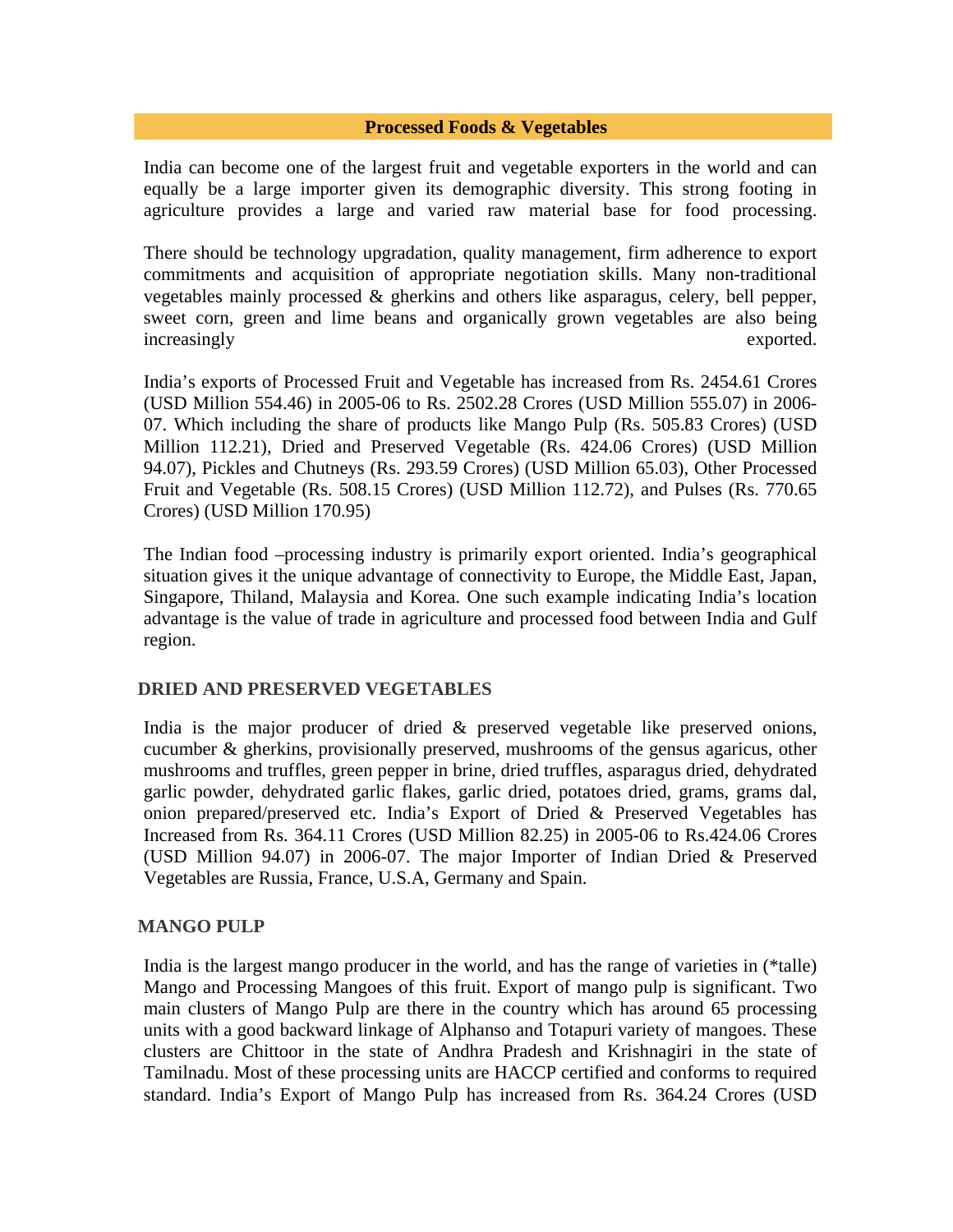Million 82.28) to Rs. 505.82 Crores (USD Million 112.21) in 2006-07. Saudi Arabia, Netherlands, UAE, Yemen and Kuwait are the major market of Mango Pulp.

### **PICKLE & CHUTNEY**

Pickles & chutney are the traditional specialties product of India and has gained an important position in the Indian cuisine. They are eaten along with main course and provide tempting tastes. Pickles are prepared from Fruits and Vegetables and they supplement the food with vitamins and minerals. There are many types of pickles available in India like Chilly Pickles, Green Pickles, Lemon Chutney, Mango chutney, Gherkins, Mango Pickles, Onion Prpd/Prsvd and Tomato chutney etc. India's Export of Pickles & chutney has increased from Rs. 260.98 Crores (USD Million 58.95) in 2005-06 to Rs. 293.59 Crores (USD Million 65.13) in 2006-07. The major market for Indian Pickles & chutney are Russia, U.S.A, Belgium, Netherlands and France.

# **OTHER PROCESSED FRUITS AND VEGETABLES**

The Processed Fruits & Vegetables industry in India is one of the largest in term of production, domestic consumption, export has tremendous growth potential. Important products in Processed Fruits and Vegetables are Apple Juice, Asparagus, Beans Shelled, Cashew nuts/Roasted and Salted, Cherries, Chips Fried, Dried Apples, Dried Apricots, Fruit & Nuts, Uncooked or Cooked, Grape Juice, Grapefruit Juice, Jam Jellies of Apple, Jam Jellies of Other Fruits, Mango Juice, Lemon Juice, Olives, Pineapple Juice, Sweet corn, Tomato Juice, tomato Prepared of Preserved etc. India's Export of other processed Fruits & Vegetables has increased from Rs. 370.21 Crores (USD Million 83.63) in 2005- 06 to Rs. 508.14 Crores (USD Million 112.72) in 2006-07. Major destination of export for Indian processed fruit and vegetable products are U.S.A, Netherlands, U.K, U.A.E and Saudi Arabia.

#### **PULSES**

Pulses are one of the important food crops globally due to higher protein content. Pulses are 20 to 25 per cent protein by weight which is double the protein content of wheat and three times that of rice. For this reason, pulses are sometimes called "poor man's meat". Major Pulses grown in India are Dry Beans, Dry Peas, Chick pea, Lentil etc. The total area covered under Pulses cultivation is 22.39 Million Ha with a production of 13.38 Million tones. India's Export of Pulses has increased from Rs. 589.85 Crores (USD Million 131.46) in 2004-05 to Rs. 770.64 Crores (USD Million 170.95) in 2006-07. The importing countries in India are Bangladesh, Sri Lanka, Pakistan, U.A.E and Nepal.

#### **Other Processed Foods**

The Indian food processing industry has seen signify-cant growth and changes over the past few years. The sector include in the other food processing industry are Groundnuts,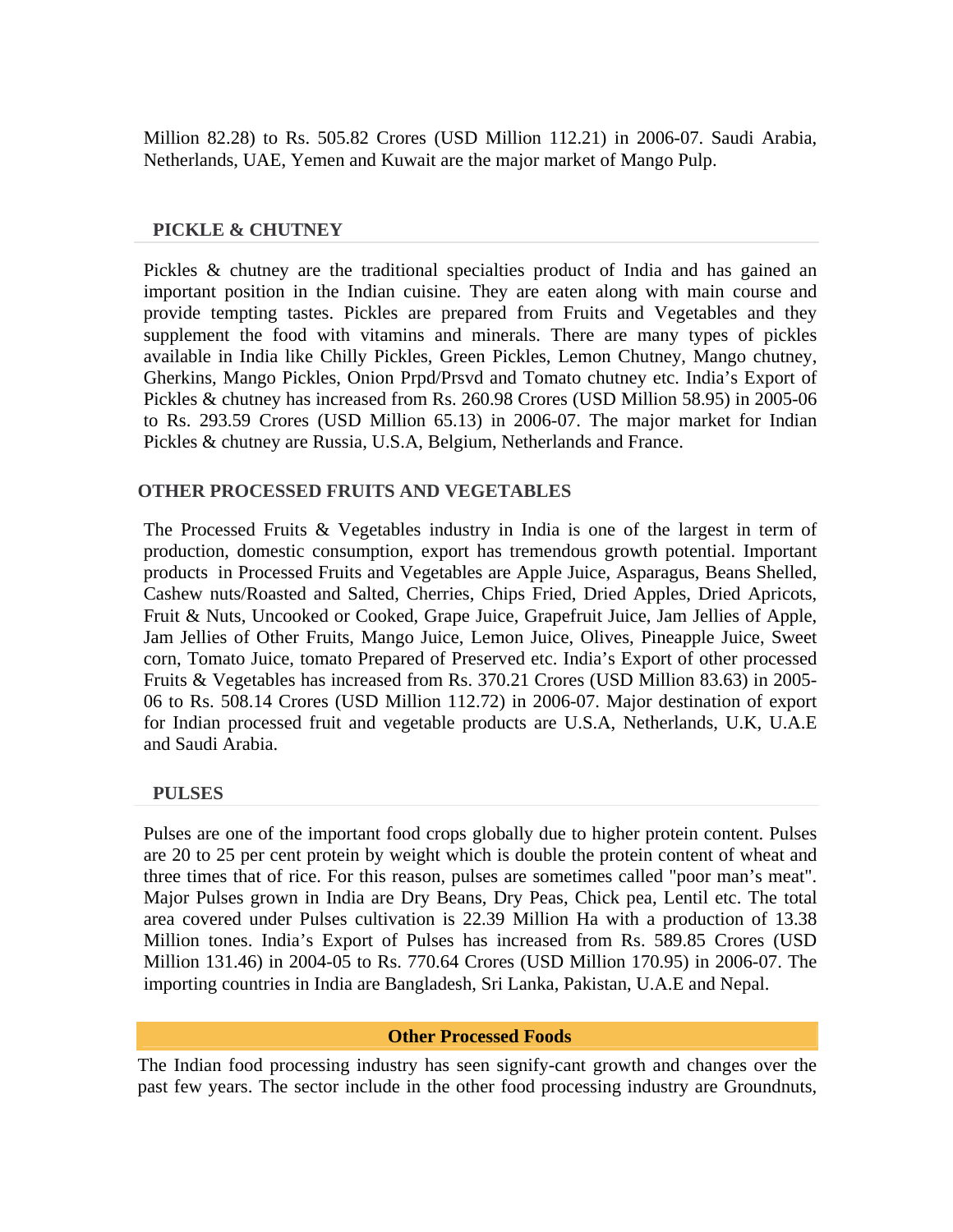Guargum, Jaggery & Confectionery, cocoa products, cereal preparations and alcoholic & Non Alcoholic Beverages. Export of other processed foods like groundnuts, jaggery & confectionery, cocoa product, cereal preparations, miscellaneous preparation etc has increased from Rs. 2629.94 Crores (USD Million 594.07) in 2005-06 to Rs. 3635.77 Crores (USD Million 806.51) in 2006-07.

Groundnut is the  $13<sup>th</sup>$  most important food crop of the world. It is the world's  $4<sup>th</sup>$  most important source of edible oil and  $3<sup>rd</sup>$  most important source of vegetable protein. Groundnut seeds contain high quality edible oil (~50%), easily digestible protein (~25%) and carbohydrates (˜ 20%).In India , groundnut is grown on 6.74 million ha with a production of 7.99 million tons, with an average productivity of 1.18 metric tons hectare during the year 2005-06.

India is the major producer of Guar Seed followed by Pakistan and US. In India, Guar seed is grown on 6.93 million ha with a production of 5.60 million tons, with an average productivity of 0.81metric tons per hectare during the year 2005-06. India's accounts for 80% of the total guar produced in the world. 70% of India's production comes from Rajasthan. The other producers are Gujarat, Haryana, Uttar Pardesh and Madhye Pradesh.

India is the third largest market for alcoholic beverages in the world. The demand for spirits and beer is estimated to be around 373 million cases. There are 12 joint venture companies having a licensed capacity of 33919 kilo litres per annum for production of grain based alcoholic beverages. About 56 units are manufacturing beer under license from Government of India. The wine industry in India provides considerable opportunities for value addition and employment generation in the agro processing sector.

# **GROUNDNUTS**

Groundnut is the 13th most important food crop of the world. It is the world's 4th most important source of edible oil and 3rd most important source of vegetable protein. Groundnut seeds contain high quality edible oil (~50%), easily digestible protein (~25%) and carbohydrates (˜ 20%). Groundnut is grown in nearly 100 countries. India is one of the major exporting country of groundnuts after china and its export has increased from Rs. 513.68 Crores (USD Million 116.03) in 2005-06 to Rs. 798.46 Crores (USD Million 177.12) in 2006-07. The Major Markets for Indian groundnuts are Indonesia, Malaysia, Philippines, U.K and Singapore.

#### **GUAR GUM**

India is the single largest producer of Guar in the world, having 85% of global market share. India produces around 1.1 to 1.2 million tones of Guar Gum annually. It exports various forms of Guar products to a large number of countries. Pakistan is the competition to India, but it has only 10% market share. Other countries like Australia, South Africa, Sudan, Brazil and Malawi are growing Guar in small quantities. China at present is a major importer from India. But it is reportedly increasing the area under this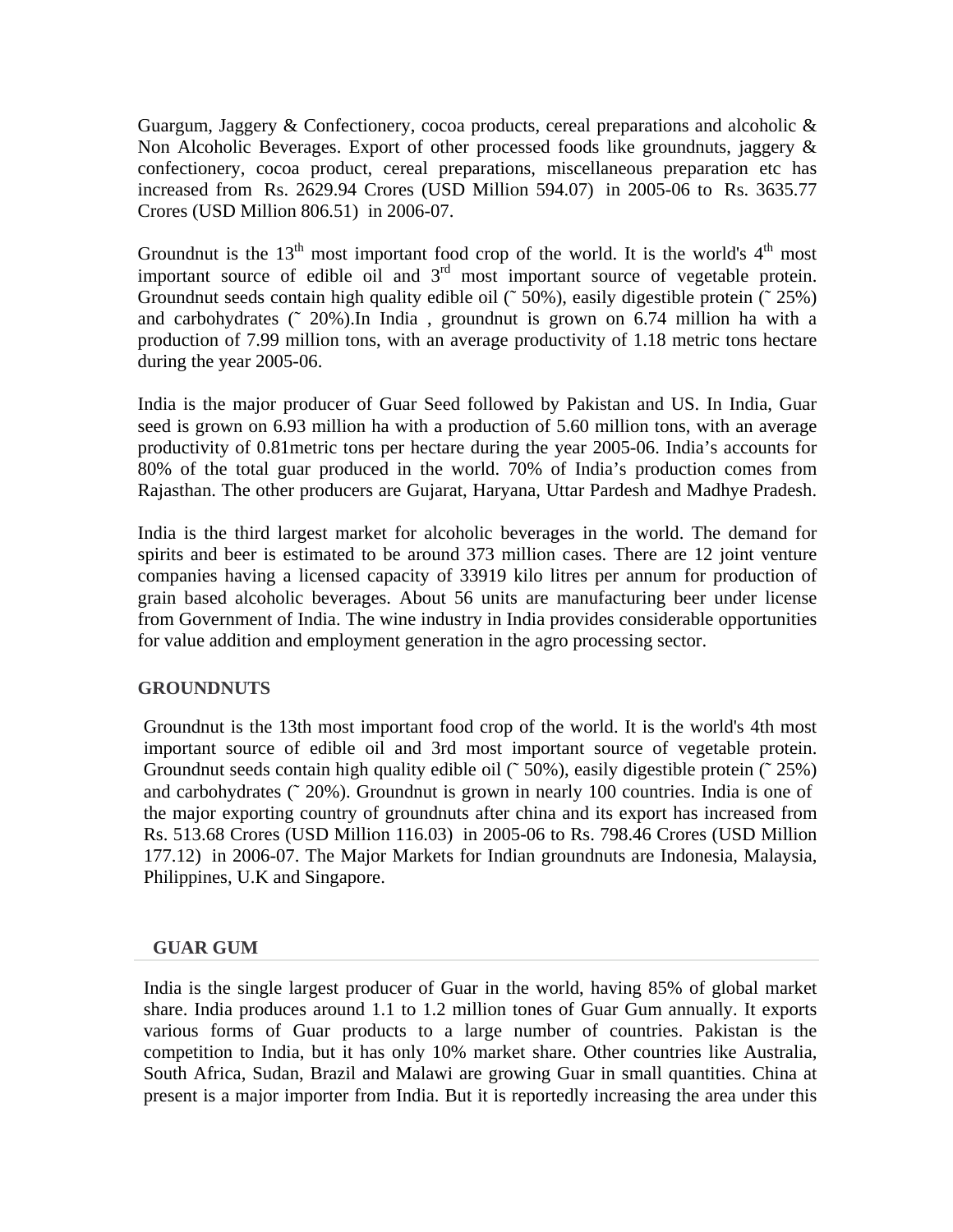crop in a big way. India's export of Guar Gum was Rs.1125.79 Crores (USD Million 249.73) with the Quantity of 189304.36 MT in 2006-07. The international demand is increasing even in Europe and America, which are traditional importers of this valuable product.

### **JAGGERY AND CONFECTIONERY**

India's export of Jaggery & confectionery product like Chewing Gum, Other Cane Jaggery, Palmyra Jaggery, Raw Cane Jaggery, Sugar Confectioner and Sweet Meat has increased from Rs. 264.97 Crores (USD Million 59.85) in 2005-06 to Rs 873.46 Crores (USD Million 193.76) in 2006-07. The major destinations for export of Indian Jaggery & confectionery products are Portugal, U.S.A, Bangladesh, Pakistan and Nepal.

# **COCOA PRODUCTS**

Cocoa being a tropical crop, India offers considerable scope for the development. Cocoa is mainly grown in state of Kerala, Karnataka, Andhra Pradesh and Tamil Nadu. Internationally it is an item largely consumed in developed countries. India's Export of Cocoa products has increased from Rs. 21.83 Crores (USD Million 4.93) in 2005-06 to Rs. 35.07 Crores (USD Million 7.78) in 2006-07. The global market for Indian cocoa products are Nepal, Netherlands, Malaysia, Yamen Arab Repu. and U.A.E.

### **CEREAL PREPARATIONS**

India has increased it's share in the cereal and cereal preparation products in the international market. India's export of Cereal Preparation products has increased from Rs. 393.95 Crores (USD Million 88.99) in 2005-06 to Rs. 462.71 Crores (USD Million 102.64) in 2006-07. The major destinations for Indian Cereal Preparations are U.S.A, U.K, Nepal, Sri Lanka and U.A.E.

# **ALCOHOLIC BEVERAGES**

An alcoholic beverage is a drink containing ethanol, commonly known as alcohol. Alcoholic beverages are divided into three general classes: beers, wines and spirits. Today, Indian beer is brewed at various places in the country and is mainly topfermented. Indian rums have developed a reputation for smoothness and flavors. The demand of India's Alcoholic Beverages products like Beer Made From Malt, Wine, White Wine, Other Wine Included Grapes, Other Alcoholic Beverages, Brandy, Whiskies, Rum, gin and other Gin etc. has increased in global market. The international market for Indian alcoholic Beverages products is Jamaica, Thailand, U.A.E, Angola and Bhutan.

# **MISCELLANEOUS PREPARATIONS**

Miscellaneous Preparations products in Processed Food includes Bakers Wares, biscuits,